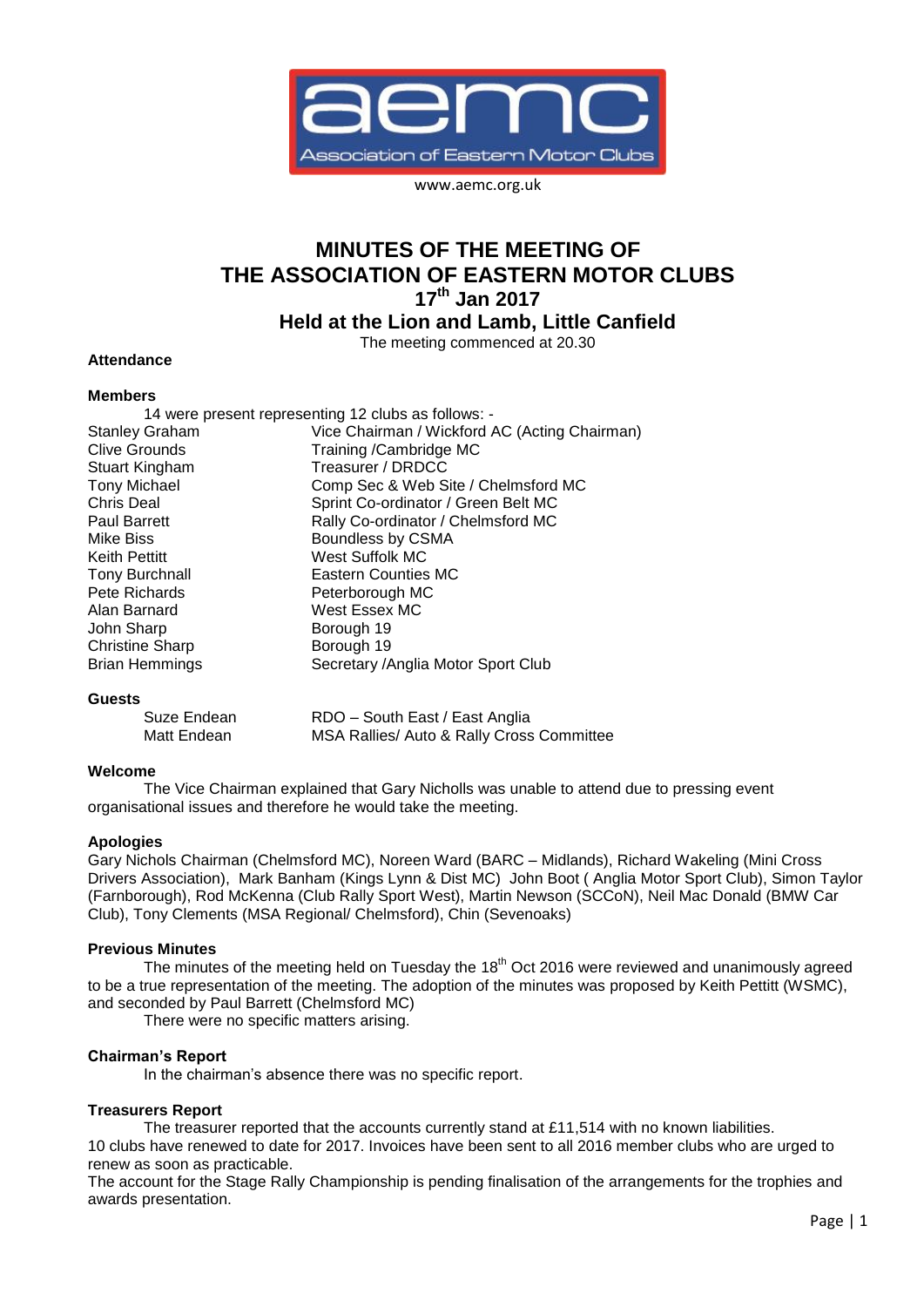## **Secretary's report**

The secretary asked to register his thanks for the large number of supportive messages and best wishes received. Particular thanks were expressed to Stanley Graham for readily volunteering to stand in as secretary during the "enforced sabbatical".

Correspondence has been received as follows: - Copies of minutes and notices from other associations Monthly newsletters from Sevenoaks & DMC and ACU Eastern Centre. MSA Annual accounts and association registration

There have been no new applications for membership.

## **Reports**

## **Stage Rally Championship**

The 2016 Championship was very successfully completed at Rockingham in Dec. with the results published and finalised. The awards presentation will be held along with the Sprint Championship at the Brands Hotel in Feb.

To be confirmed but it is anticipated that the championship will have made a small surplus.

The 2017 championship starts at Brands in Jan, and will once again be jointly run with ASEMC.

The first 3 rounds all have essentially full entries so the series is looking very positive.

There are 16 competitors already registered at this point although based on the event entry indications the number is anticipated to be increase significantly indicating a potential for a higher number over the series than in 2016.

Jelf Insurance continue as a sponsor.

## **Sprint Championship**

The awards presentation for 2016 will be held as previously mentioned along with the Stage Rally event at the Brands Hotel in Feb..

Plans are in place for the 2017 championship with up to 20 rounds available. Included in the list is the return of some "old favourites" venues which weren't used in 2016.

Essex Extreme continue to sponsor the championship.

The championship licence is still awaited from the MSA. As soon as this is available the series will be formally launched

## **MSA / Regional Committee**

There has been no Regional committee meeting since the last AEMC meeting and therefore there was nothing specific to report.

Clubs were asked if there were any topics that they would like to have raised at the next meeting. An item was raised as to whether the degree of cover provided by the permit related event insurance was clear and fully understood. A discussion followed which identified that details of the cover provided could be found in the MSA Year Book and in more detail on the JLT web site. If further clarification is required clubs were asked to forward a query detailing which aspects needed clarification in order that a question can be raised at the Regional Committee.

## **RDO (Go Motor sport)**

Suze covered a number of Go Motorsport and MSA related topics as follows: -

The Club and Volunteer of the Year awards for 2016 had been finalised and published following receipt of an increased number of submissions.

It was also explained that the MSA Strategy Review was progressing with a "10 pillars" architecture having been defined. Each "pillar" relates to an element within motorsport with MSA Executive owners for each being defined. An overview is available in the MSA 2016 review.

Jess Fack the Go Motorsport manager left the MSA in Dec.. The vacancy is expected to be advertised shortly.

The Seminar Series in 2017 is for licensed Officials (Clerks and Stewards) and trainees. It was highlighted though that anyone planning on working towards becoming licensed should approach the training team as they would be welcome to attend subject to places being available.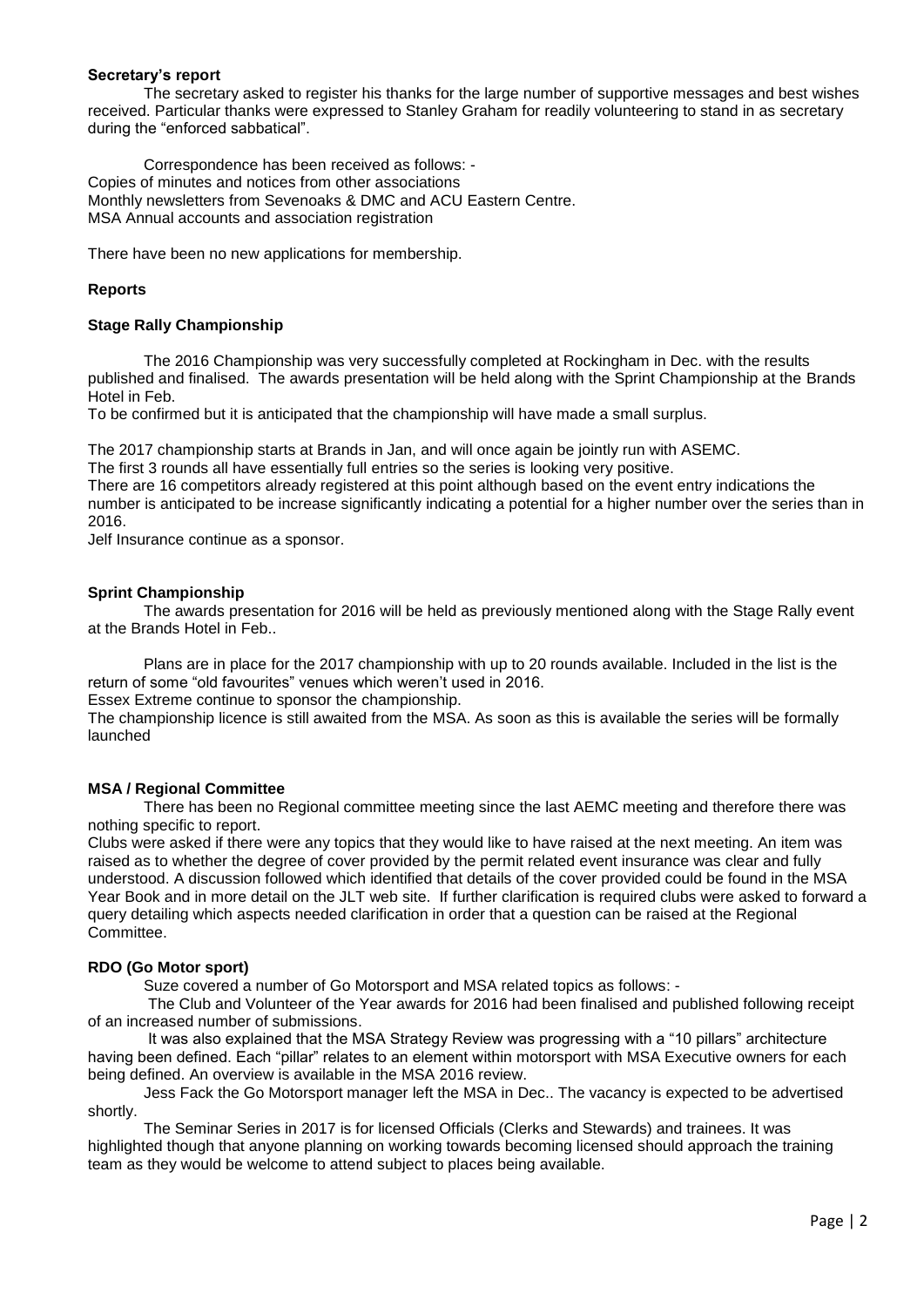Go Motorsport had been present at the Autosport Show at the NEC with both a presence in the main show and by providing taster Autosolo rides for the general public. This had been very successful with the statistics being that over the 4 days 84 officials from 29 clubs had provide rides to 1004 participants.

Delivery of the marshal's recognition packs is anticipated very shortly. They will be distributed to all registered marshals when available. The delay was identified as a price increase due to currency fluctuation.

Suze finally indicated that an initiative is being picked up to "streamline" the process for applying for grants from the Development Fund. It is anticipated that a simpler application form will be developed that will probably include an on line process option.

## **Training**

Clive confirmed that all plans are in place for the Marshals Training Day with 90 registered to attend. The radio module remains very popular although it is pleasing to see that there are 19 participants in the "New Marshal" stream. Joining instructions will be circulated shortly. The support grant for the event has been agreed.

An open discussion was then held on what additional training requirements association clubs may have. One specific area that emerged was for education / training for officials running club level events. The thoughts expressed that this was relevant not only for those moving into organising roles but also for those with more experience to ensure they were "up to date" with current practices and requirements.

The context of what format and session arrangements would be most attractive to potential attendees e.g are smaller, shorter, local evening sessions or larger half or full days preferred. It was agreed that a proposal on possible approaches should be developed and circulated to clubs in order to provide a basis for discussion within clubs. ACTION CG/BH

## **Future Association Meetings**

An open discussion was held with regard to any additional topics or items that should be covered by the association in order for clubs to get maximum benefit from membership. A wide ranging conversation ensued with an agreement that each club would be asked to contribute at least one item or idea for consideration. Suggestions could cover topics to be included for delegates meetings or other areas of involvement.

ACTION ALL CLUBS

## **Promotional Event 2016**

Progress on reviewing options for the event had unfortunately been on hold over recent months. The result is that an early 2017 event is not a realistic option. Following discussions, it was agreed although an early year date is ideal the value of such an event is great enough to support it being planned to fit with whatever timing venues may have available. It was agreed therefore that this would be progressed with potential venues.

ACTION BH

# **Any Other Business**

## **Longer term access to Mod Venues in the region for Motorsport**

In view of the relatively high dependence on current MoD properties within East Anglia for motor sport events and in the light of the plans that are emerging for progressive closures and sale a suggestion was put forward that the MSA might be able to help in discussions with the MoD on ways to maintain realistic availability during the period from closure to sale. There are a number of prominent examples where access has been denied despite any apparent objections from other users. ACTION TC / BH denied despite any apparent objections from other users.

## **Meeting start time - AGM**

As the next delegates meeting will be preceded by the AGM the start time for the AGM was queried. Following discussion it was agreed that the 8.30pm start time would be retained with the delegates meeting following on immediately after the AGM as usual.

## **Alternative Meeting Venue**

The position in terms of holding meetings at an alternative venue was raised. A potentially suitable venue at Milton Nr Cambridge has been identified. The AGM and following meeting will be held at Little Canfield but provisionally the next Delegates meeting will be at Milton.

## **Motor Vehicle Insurance (The VNUK Case)**

The situation with regard to the possible implications for motor sport of the"Vnuk" were discussed. In a worst possible scenario it would require all motor vehicles including all competition vehicles to have 3<sup>rd</sup> party insurance as a minimum. It was explained that the MSA along with the ACU have been working on this situation for some 18 months with a view to ensuring motor sport is "exempt" from this legislation. It is felt that this can be achieved although as the government has recently released the topic for consultation we shouldn't be complacent and all pressures put on the government through petitions and suitable responses to the consultation can only be supportive.